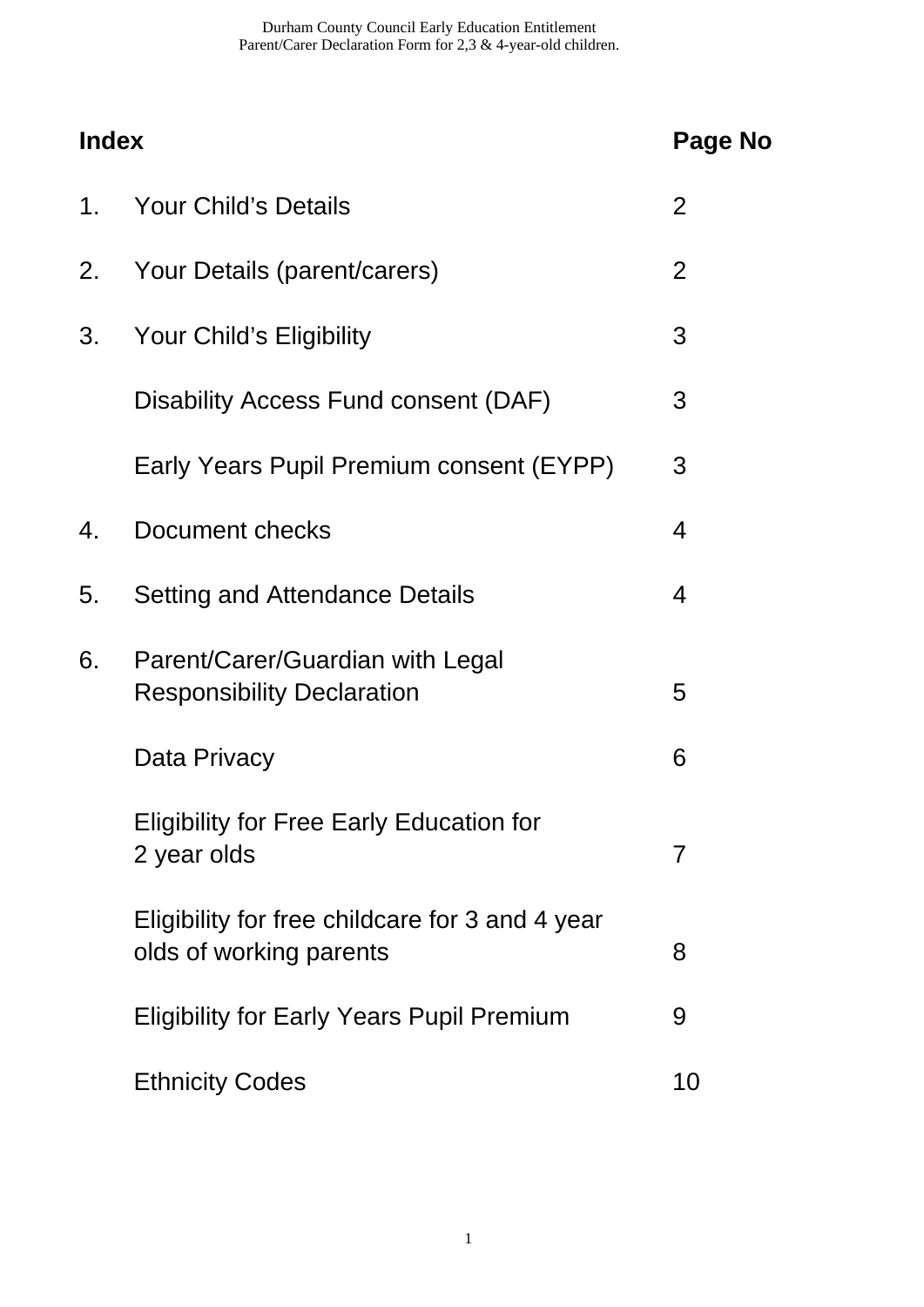# Durham County Council Early Education Entitlement Parent/Carer Declaration Form for 2, 3 and 4 year old children

### **1. Your Child's details**

| <b>Child's Legal Family Name:</b> |                                                                                     |         |                   | <b>Child's Legal Forename(s):</b> |  |
|-----------------------------------|-------------------------------------------------------------------------------------|---------|-------------------|-----------------------------------|--|
|                                   |                                                                                     |         |                   |                                   |  |
|                                   | Name by which the child is known (if different from above):                         |         |                   |                                   |  |
|                                   |                                                                                     |         |                   |                                   |  |
| Date of Birth:                    |                                                                                     | Gender: |                   | <b>Ethnicity:</b>                 |  |
|                                   | *For choosing the Ethnicity code, please refer to the table on page 9 for guidance. |         |                   |                                   |  |
| <b>Address:</b>                   |                                                                                     |         | <b>Post Code:</b> |                                   |  |
|                                   |                                                                                     |         |                   |                                   |  |
|                                   |                                                                                     |         |                   |                                   |  |
|                                   |                                                                                     |         |                   |                                   |  |
|                                   |                                                                                     |         |                   |                                   |  |

Your chosen provider will need to see proof of your child's date of birth.

Please tick which document you will provide with this form:

| <b>Birth Certificate</b> | <b>Passport</b> |
|--------------------------|-----------------|
|--------------------------|-----------------|

# 2. **Your Details (parents/carers)**

| <b>Parent / Carer 1</b>   | <b>Parent / Carer 2</b>   |
|---------------------------|---------------------------|
| <b>Legal Family Name:</b> | <b>Legal Family Name:</b> |
| <b>Legal Forename:</b>    | <b>Legal Forename:</b>    |
| Date of Birth:            | Date of Birth:            |
| <b>NI or NASS Number:</b> | <b>NI or NASS Number:</b> |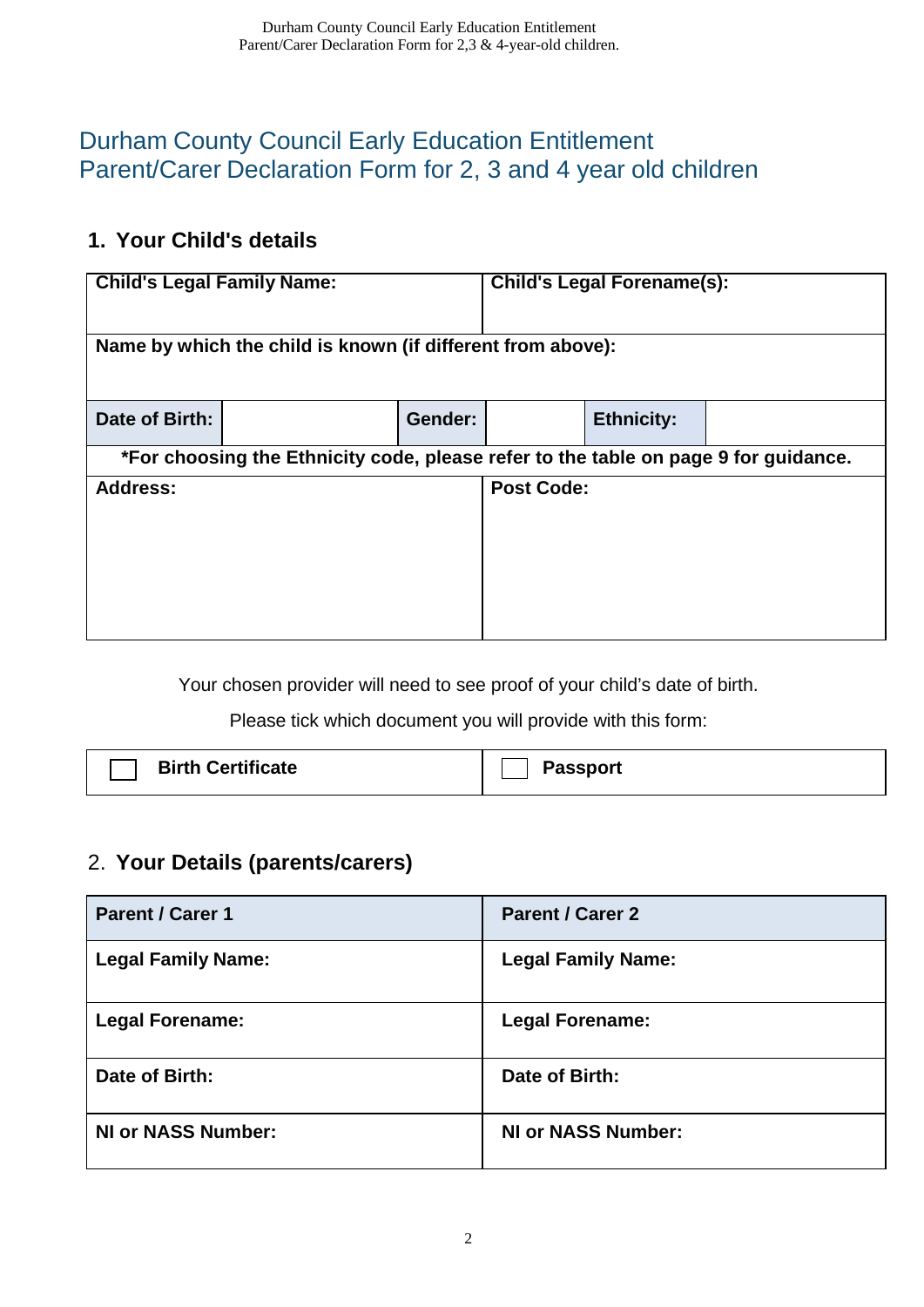# 3. **Your Child's Eligibility**

To be completed with assistance from your chosen provider(s) if needed.

| 2-year-old application | 3-&-4-year-old application |
|------------------------|----------------------------|
|------------------------|----------------------------|

Some 2-year-olds are entitled to 570 free hours a year. All 3- and 4-year-olds are entitled to 570 hours a year (universal entitlement) and some 3- and 4-year-olds from working families may be entitled to an additional 570 hours (extended or 30 hours entitlement) a year.

### **Disability Access Fund**

If your child is 3 or 4, is receiving child Disability Living Allowance and is receiving the free entitlement, he or she is eligible for the Disability Access Fund (DAF). DAF is paid to your child's early year's provider. The purpose of DAF is to support providers to make reasonable adjustments and build the capacity of their setting to support children with disabilities.

#### **Is your child eligible for and in receipt of Disability Living Allowance (DLA)?**

| Yes.                                                        | No |
|-------------------------------------------------------------|----|
| If Yes, please tick to confirm you have seen the DLA letter |    |

### **Early Years Pupil Premium**

Additional funding may be available through the Early Years Pupil Premium (EYPP), paid to early year's providers for the provision of extra support for your child. EYPP is used to improve teaching and learning facilities and resources so as to impact positively on your child's progress and development.

#### Do you wish to apply for EYPP for your child?

| $\sim$<br>________ | ◥<br>$\sim$ |
|--------------------|-------------|
|--------------------|-------------|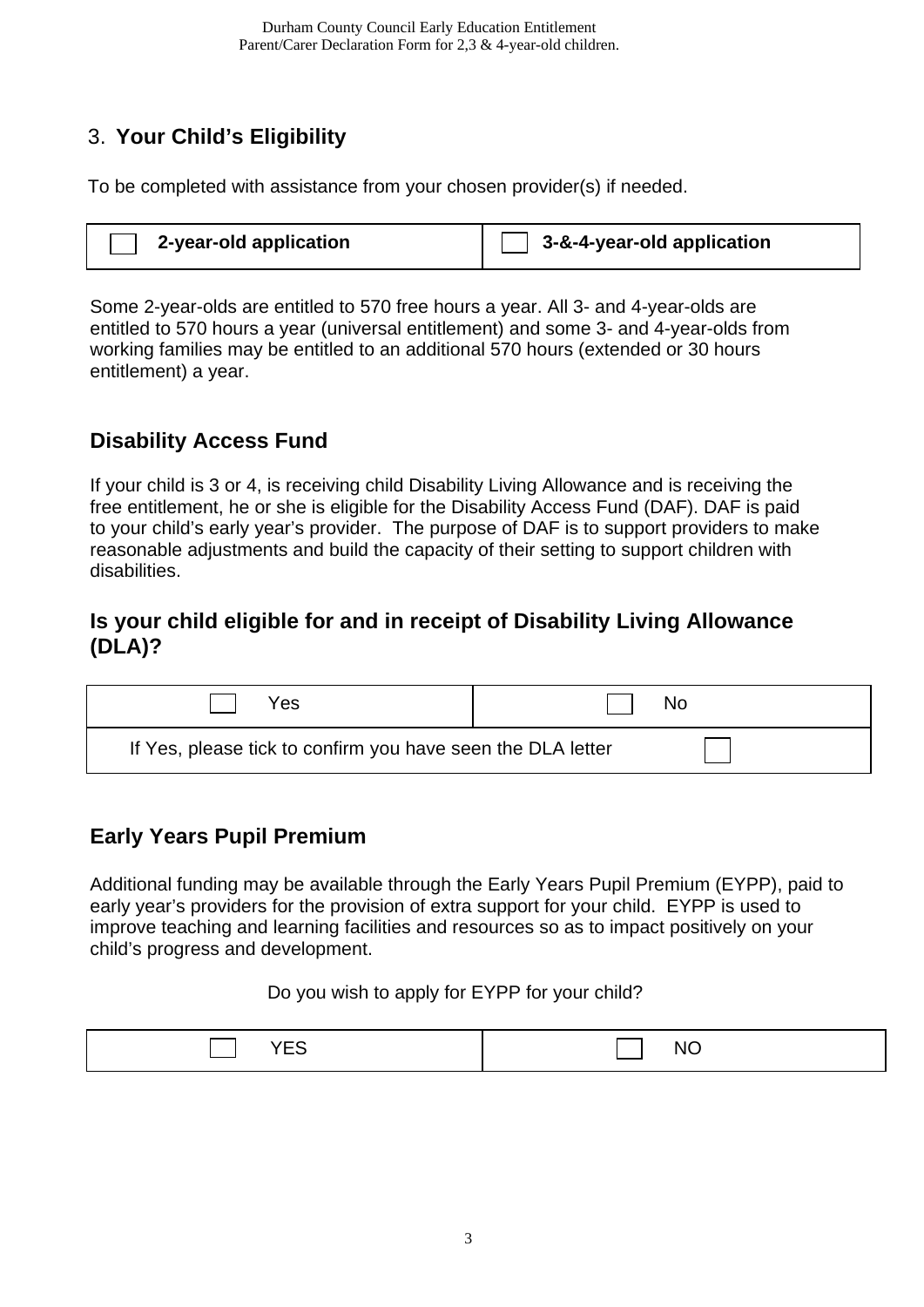### **4. Document Check**

| <b>Documentary proof</b><br>of DoB Type (eg Birth<br><b>Certificate, Passport):</b> | <b>Document</b><br>recorded by (name<br>of staff member): |  |
|-------------------------------------------------------------------------------------|-----------------------------------------------------------|--|
| Date document<br>recorded<br>$(dd/mm/yyyy)$ :                                       | 30 hours eligibility<br>code:<br>(e.g. 12345678912)       |  |
|                                                                                     | 2-year-old eligibility<br>code                            |  |

### **5. Setting and Attendance Details**

You need to agree and complete this declaration form with each setting your child attends for their early education entitlement in order to ensure that funding is paid fairly to each of them.

Your child can attend a maximum of two sites in a single day and if your child attends more than one setting we will distribute the funding appropriately between the settings.

My child is attending the following settings:

| <b>Setting Name(s)</b>                                                                                                                                                | Please enter total free entitlement<br>hours attended per day |            |            |             |     | <b>Total</b><br>number of<br>hours per | Number of<br>weeks per<br>year (e.g |
|-----------------------------------------------------------------------------------------------------------------------------------------------------------------------|---------------------------------------------------------------|------------|------------|-------------|-----|----------------------------------------|-------------------------------------|
|                                                                                                                                                                       | <b>Mon</b>                                                    | <b>Tue</b> | <b>Wed</b> | <b>Thur</b> | Fri | week                                   | 38, 45, 51)                         |
| A                                                                                                                                                                     |                                                               |            |            |             |     |                                        |                                     |
| B                                                                                                                                                                     |                                                               |            |            |             |     |                                        |                                     |
| $\overline{\mathsf{C}}$                                                                                                                                               |                                                               |            |            |             |     |                                        |                                     |
| <b>Total Daily Free Hours</b><br><b>Attended</b>                                                                                                                      |                                                               |            |            |             |     |                                        |                                     |
| If your child is splitting their free entitlement across two or more settings please nominate<br>below the main setting where the local authority should pay the DAF: |                                                               |            |            |             |     |                                        |                                     |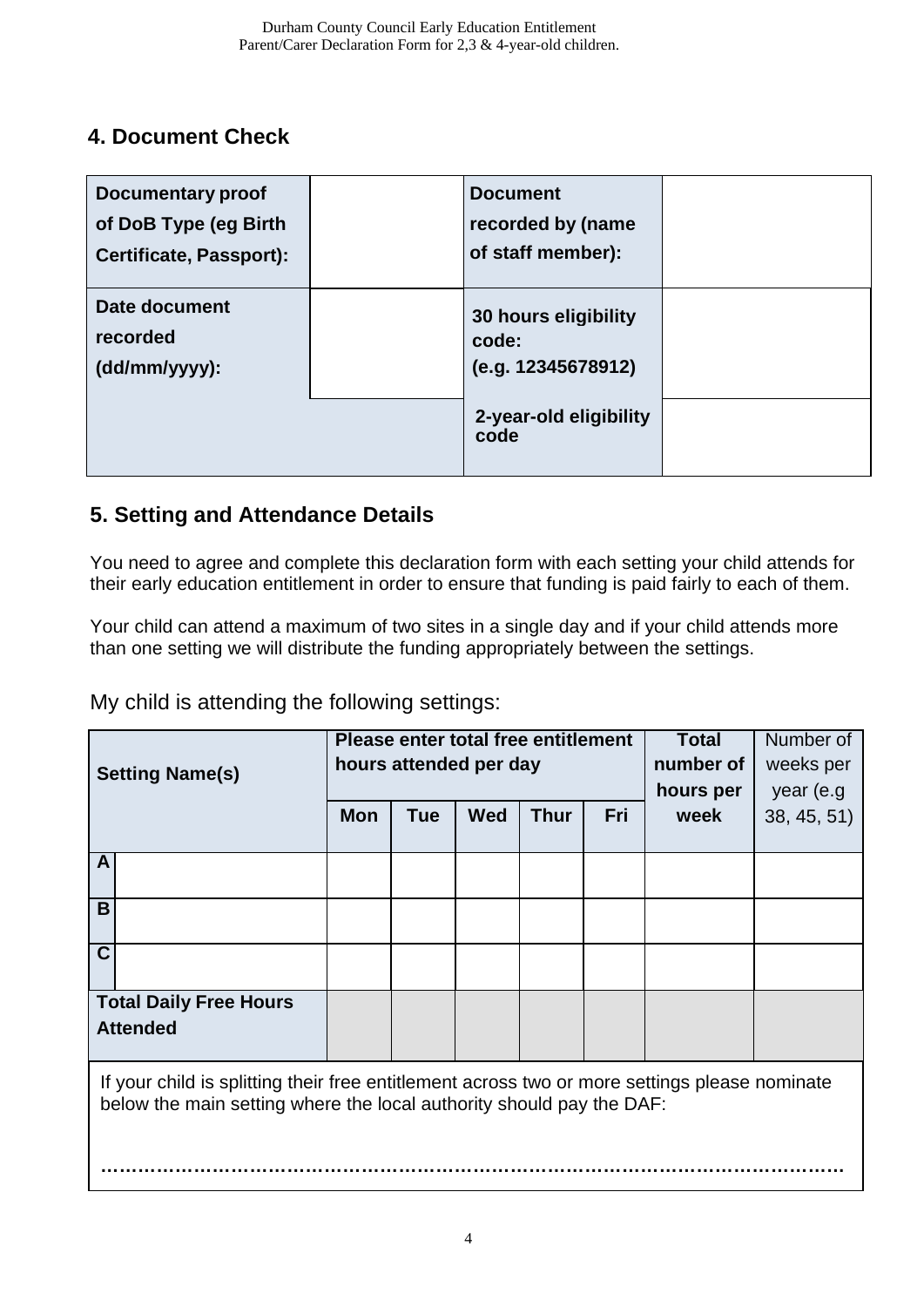# **6. Parent/Carer/Guardian with Legal Responsibility Declaration**

Declaration: (name) …...........................................................................................

of (address) .......................................................................................................

……................................................................................................

I confirm that the information I have provided above is accurate and true. I understand and agree to the conditions set out in this document and I authorise

(Name of Provider/s) ……………………………………………………………………

…………………………………………………………………………………………….

to claim free entitlement funding as agreed above on behalf of my child.

| Parent/Carer/Guardian with legal<br>Responsibility |  | <b>Childcare Provider</b> |  |  |
|----------------------------------------------------|--|---------------------------|--|--|
| Signed                                             |  | Signed                    |  |  |
| Print<br>name                                      |  | Print<br>name             |  |  |
| Date                                               |  | Date                      |  |  |

In collecting your data for the purposes of checking your eligibility for the 2-year-old, or 3 & 4-year-old universal and extended free entitlements, Early Years Pupil Premium (EYPP) or Disability Access Fund (DAF), Durham County Council is exercising the function of a government department. Durham County Council is authorised to collect this data pursuant to Section 13 of the Childcare Act 2006.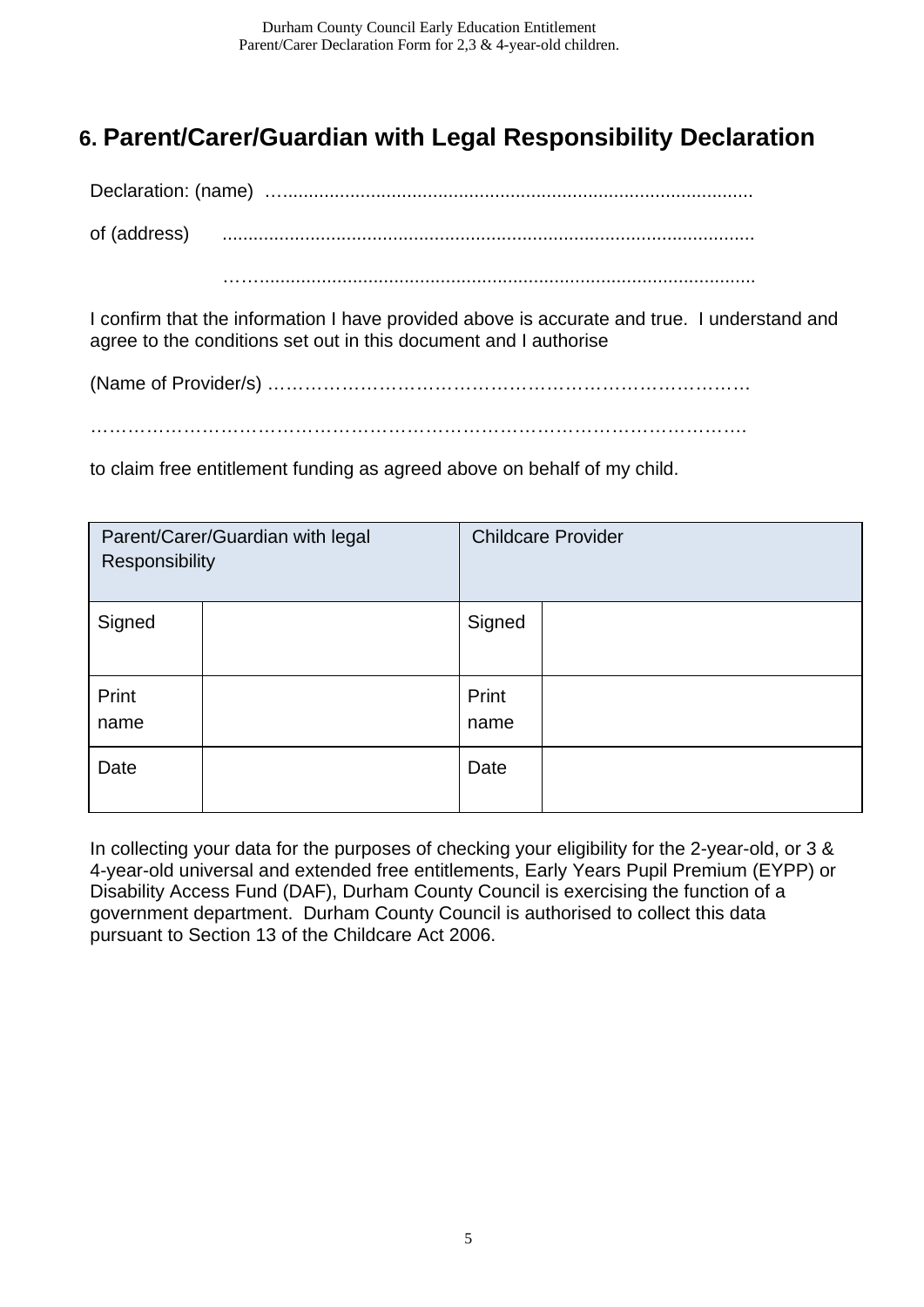#### **Data Privacy**

The General Data Protection Regulation (GDPR) puts in place certain safeguards regarding the use of personal data by organisations, including the Department for Education, local authorities, schools and other early education providers. The Act gives rights to those about whom data is held (known as data subjects), such as pupils, their parents and teachers. This includes:

- The right to know the types of data being held
- Why it is being held; and
- To whom it may be disclosed

Should you have any concerns relating to how your information or the information relating to your child/ren is being or will be used, please contact your Early Years Provider or [EYfunding@durham.gov.uk](mailto:EYfunding@durham.gov.uk) . Please note that information about whether a child is in receipt of Disability Living Allowance is, under the Act, Special Category Data which should be handled appropriately. Providers are asked to pay particular note to advice from the Information Commissioner's Office on holding personal data including sensitive personal data available at:

<https://ico.org.uk/for-organisations/guide-to-data-protection/principle-3-adequacy/>

The Privacy Notice for Durham County Council Children & Young Peoples Services & Education Support Services is available at:

[http://www.durham.gov.uk/media/24878/Privacy-notice-education-support/pdf/PrivacyNotice-](http://www.durham.gov.uk/media/24878/Privacy-notice-education-support/pdf/PrivacyNotice-EducationSupport.pdf)[EducationSupport.pdf](http://www.durham.gov.uk/media/24878/Privacy-notice-education-support/pdf/PrivacyNotice-EducationSupport.pdf)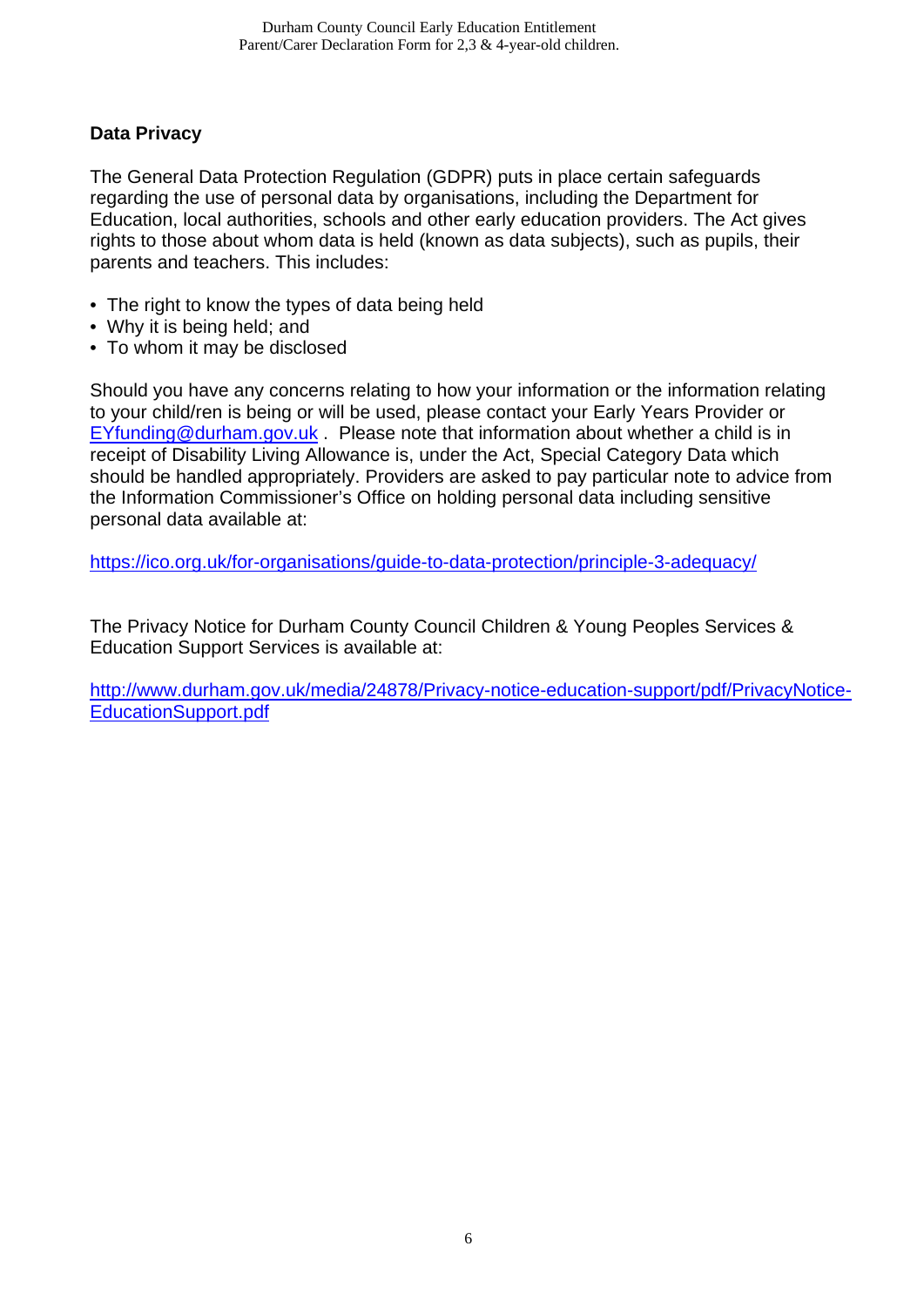# **Eligibility for free early education for 2-year-olds**

- Income Support
- income-based Jobseeker's Allowance (JSA)
- income-related Employment and Support Allowance (ESA)
- Universal Credit if you and your partner have a combined income from work of less than £15,400 a year after tax
- tax credits and you have an annual income of under £16,190 before tax
- the guaranteed element of State Pension Credit
- support through part 6 of the Immigration and Asylum Act
- the Working Tax Credit 4-week run on (the payment you get when you stop qualifying for Working Tax Credit)

A child can also get free early education and childcare if any of the following apply:

- they're looked after by a local council
- they have a current statement of special [education](https://www.gov.uk/children-with-special-educational-needs) needs (SEN) or an education, health and care (EHC) plan
- they get Disability Living [Allowance](https://www.gov.uk/disability-living-allowance-children)
- they've left care under a special guardianship order, child arrangements order or adoption order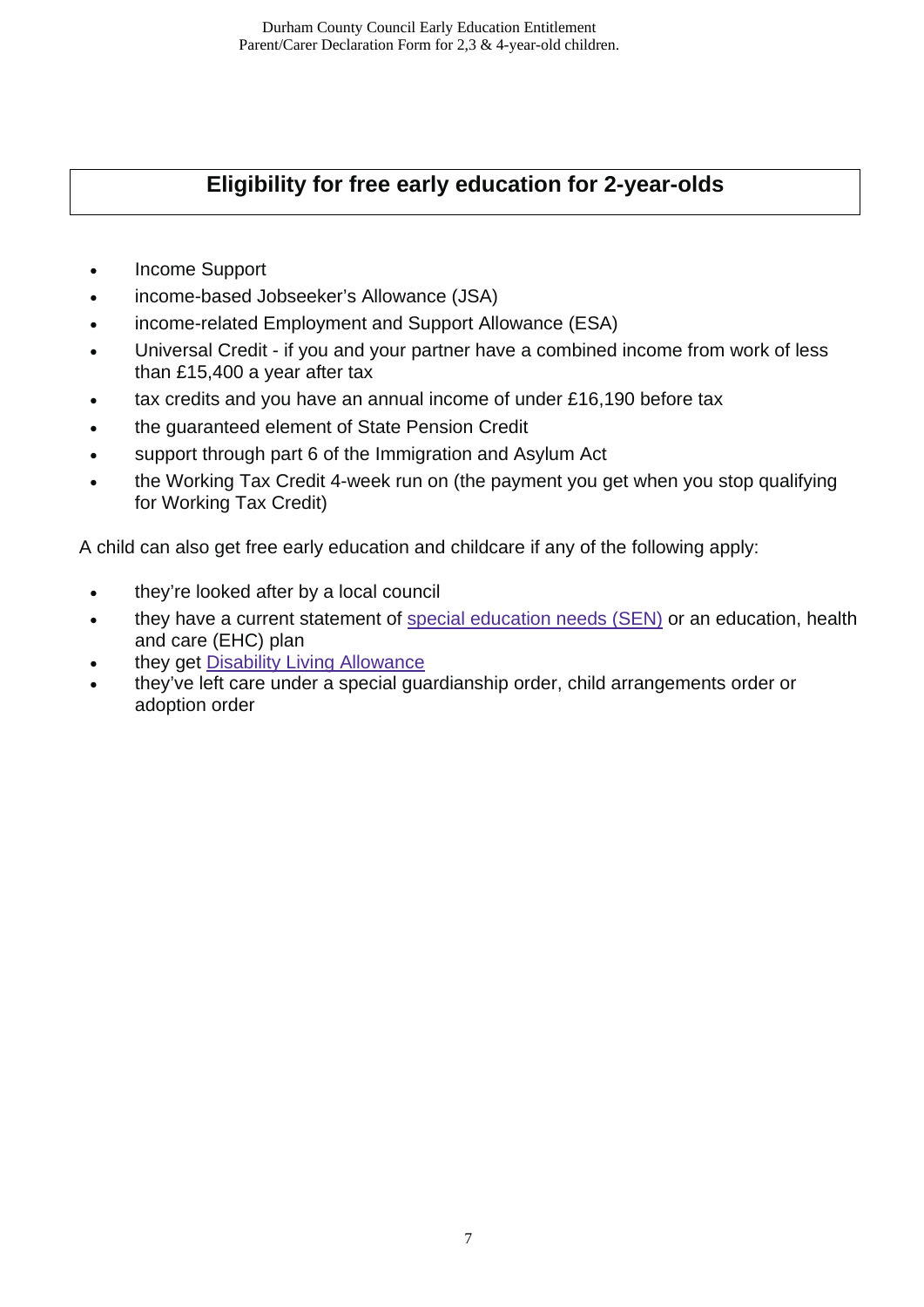**Eligibility for free childcare for 3-and-4-year- olds of working parents**

A child is entitled to free early years provision if the child has attained the age of three, is under compulsory school age and the child's parent(s) meets the eligibility criteria set out below.

- the parent of the child (and their partner where applicable) should be seeking the free childcare to enable them to work;
- the parent of the child (and their partner where applicable) should also be in qualifying paid work. The definition of qualifying paid work is set out at regulation 5. Each parent or the single parent in a lone parent household will need to expect to earn the equivalent of 16 hours at the national living wage or their national minimum wage rate over the forthcoming quarter;
- where one or both parents are in receipt of benefits in connection with sickness or parenting, they are treated as though they are in paid work;
- where one parent (in a couple household) is in receipt or could be entitled to be in receipt of specific benefits related to caring, incapacity for work or limited capability for work that they are treated as though they are in paid work;
- where a parent is in a 'start-up period' (i.e. they are newly self-employed) they do not need to demonstrate that they meet the income criteria for 12 months in order to qualify for the extended entitlement.
- Children in Foster Care
- if either or both parents' income exceeds  $£100,000$  they will not be eligible for the extended entitlement.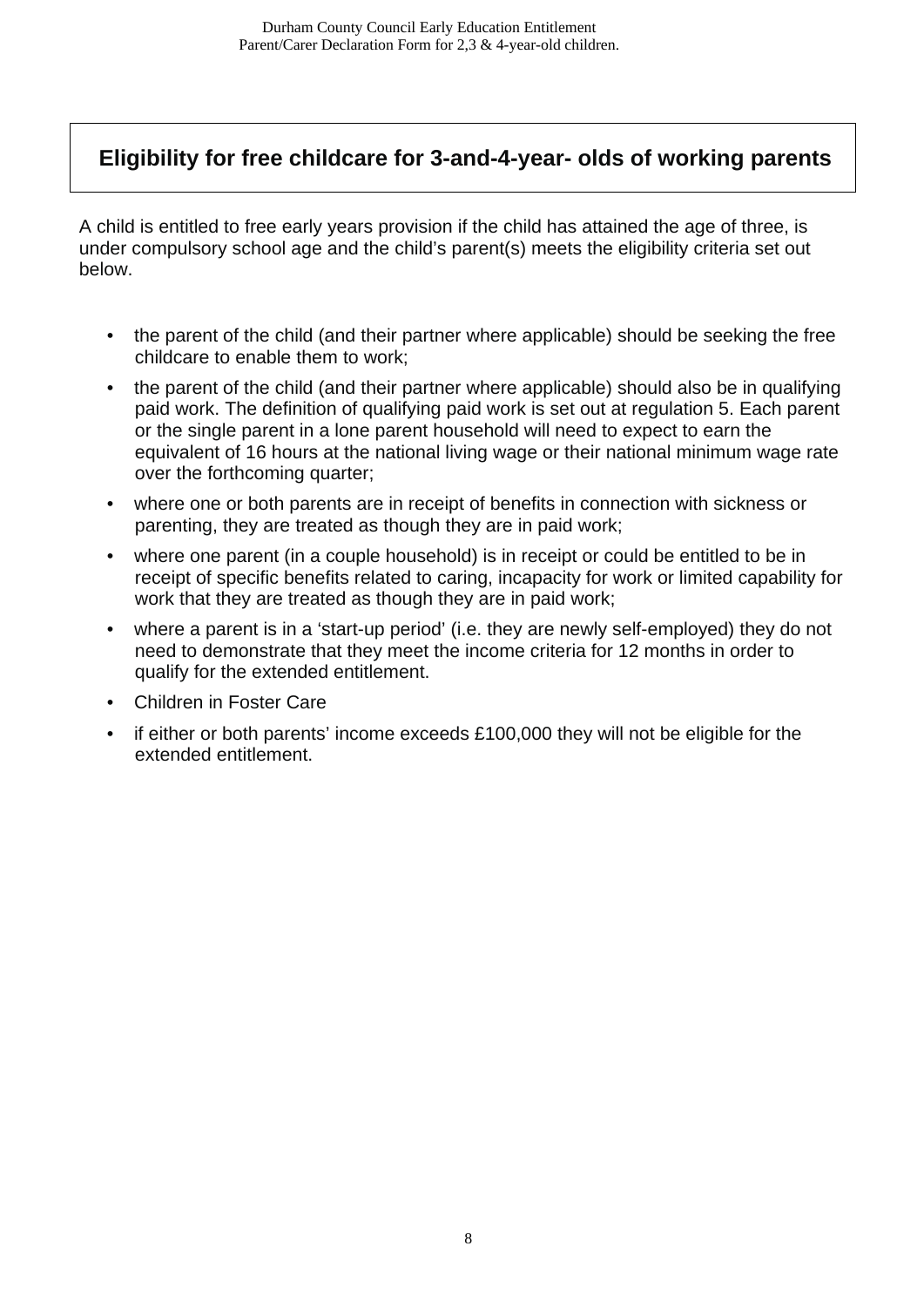# **Eligibility for Early Years Pupil Premium (EYPP)**

EYPP is used to improve teaching and learning facilities and resources so as to impact positively on children's progress and development.

Three and Four-year-olds in state-funded early education will attract EYPP funding if they meet at least 1 of the following criteria:

- Income Support
- income-based Jobseeker's Allowance
- income-related Employment and Support Allowance
- support under part VI of the Immigration and Asylum Act 1999
- the guaranteed element of State Pension Credit
- Child Tax Credit (provided they're not also entitled to Working Tax Credit and have an annual gross income of no more than £16,190)
- Working Tax Credit run-on, which is paid for 4 weeks after they stop qualifying for Working Tax Credit
- Universal Credit
- they are currently being looked after by a local authority in England or Wales
- they have left care in England or Wales through:
	- o an adoption
	- o a special guardianship order
	- o a child arrangement order

Children must receive free early education in order to attract EYPP funding. They do not have to take up the full 570 hours of early education they are entitled to in order to get EYPP.